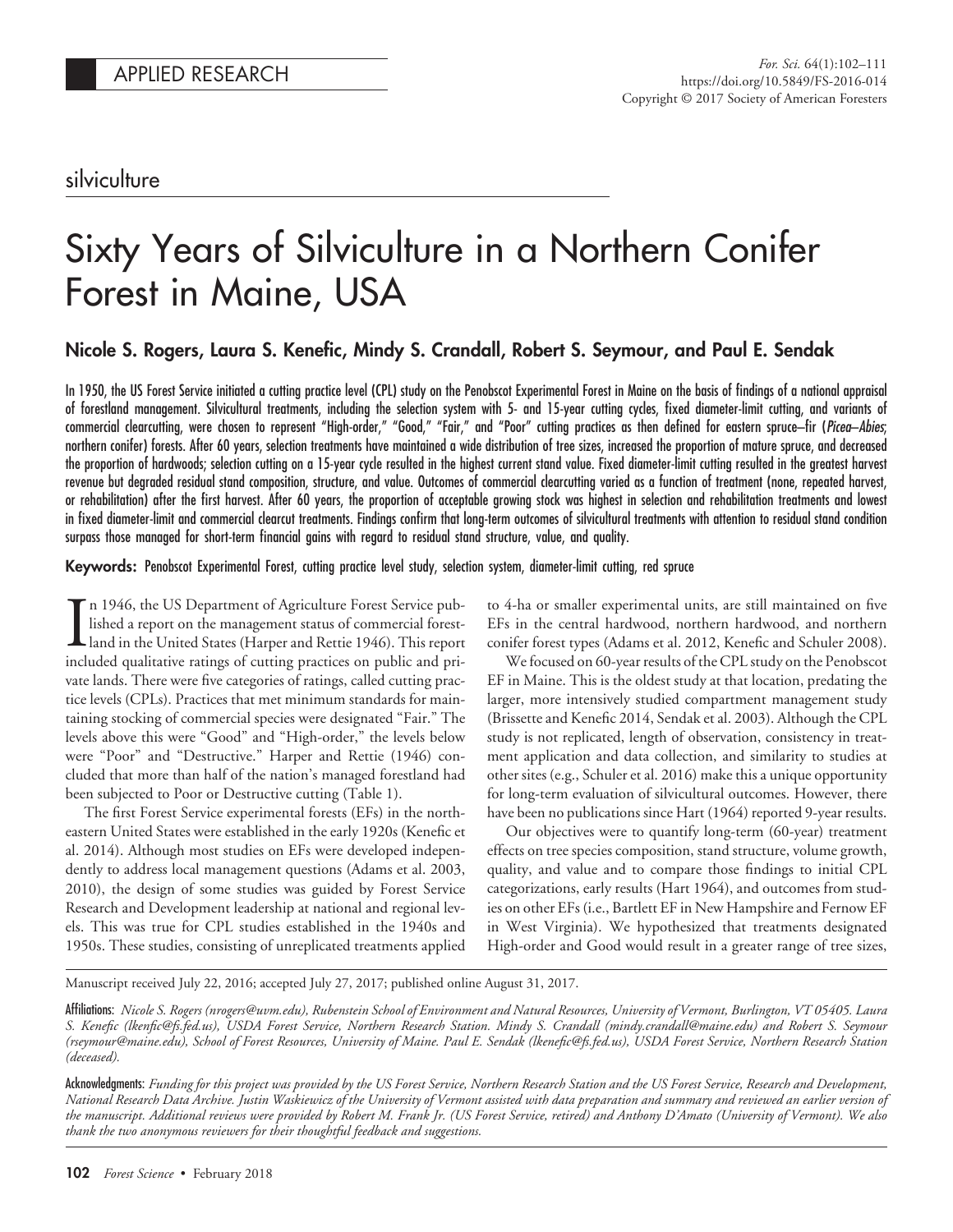Table 1. CPL definitions and estimated percentage of managed forestland in each level, as reported by Harper and Rettie (1946) and McLintock (1950).

| <b>CPL</b>  | Definition                                                                                                                                                                                                                                                                              | Percentage of managed<br>US forest land, 1946 |
|-------------|-----------------------------------------------------------------------------------------------------------------------------------------------------------------------------------------------------------------------------------------------------------------------------------------|-----------------------------------------------|
| High-order  | Intensive silviculture, including investment in cultural practices such as planting, timber stand improvement, and<br>thinning, to maintain the quality and quantity of yields. Land is managed to full productive capacity,<br>considering desired species composition and structures. |                                               |
| Good        | Harvesting is in accordance with good silvicultural practice and leaves a residual stand composed of vigorous trees<br>of desired species. Substantially better than Fair order, with some elements of High-order.                                                                      | 20                                            |
| Fair        | The minimum cutting practice that will maintain a reasonably productive forest with desired species and stocking.                                                                                                                                                                       |                                               |
| Poor        | Leaves scattered, poor quality and unmerchantable trees with limited means for natural regeneration of desired<br>species. Deteriorates the quality of the residual stand over time.                                                                                                    | 46                                            |
| Destructive | Creates a residual stand without timber or means for natural regeneration.                                                                                                                                                                                                              |                                               |

higher proportions of desired species and quality trees, and greater growth and value than treatments representing Fair or Poor practices.

# **Methods**

## Study Area

The CPL study was established in 1950 on the Penobscot EF in the towns of Bradley and Eddington, Maine (44°52' N, 68°38' W). The Penobscot EF is in the Acadian Forest (Halliday 1937, Braun 1950) and comprises northern conifers mixed with hardwoods (i.e., mixedwoods). Species groups defined for this analysis include spruce (red spruce, *Picea rubens* Sarg.; white spruce, *Picea glauca* (Moench) Voss; and black spruce, *Picea mariana* (Mill.)), eastern hemlock (*Tsuga canadensis* (L.) Carrie`re), balsam fir (*Abies balsamea* (L.) Mill.), northern white cedar (*Thuja occidentalis* L.), other softwoods (primarily *Pinus strobus* L.), and hardwoods. Hardwoods are predominantly red maple (*Acer rubrum* L.) and paper birch (*Betula papyrifera* Marshall) but include other maple and birch species, aspen (*Populus spp.* L.), and American beech (*Fagus grandifolia* Ehrh.). Before the Forest Service study, the forest had been repeatedly harvested and consisted of aggrading second growth with varying densities of residual older trees (Kenefic and Brissette 2014). In 1950, tree species composition in the study area was 79% softwood and 21% hardwood.

Study design included four of the five CPLs defined in the national appraisal (Harper and Rettie 1946): 5-year single-tree selection (SC05, High-order), 15-year single-tree selection (SC15, Good), 15-year fixed diameter-limit cutting (FDL, Fair), and commercial clearcutting (CC, Poor; McLintock 1950). Treatments were defined based on earlier work by the Forest Service suggesting that uneven-aged silviculture (i.e., single-tree selection cutting) was appropriate in eastern spruce–fir forests because of the preponderance of shade-tolerant species and the multiaged condition of the forest (Westveld 1938).

The CPL study was installed in a 16-ha area divided into four 4-ha experimental units called management units. The management unit to which commercial clearcutting was applied was later subdivided to test treatment alternatives. Soils in the study area are in the Monarda (loamy, mixed, active, acid, frigid, and shallow Aeric Endoaquepts) and Burnham (loamy, mixed, superactive, nonacid, frigid, shallow Histic Humaquepts) soil series (US Department of Agriculture, 2014, 2016). These soils are formed from dense glacial till and are generally poorly to very poorly drained. Topography is flat with slope less than 15%.

#### Silvicultural Treatments

Single-tree selection cutting has been applied in the CPL study on 5- and 15-year cutting cycles, with 12 and 5 treatments in SC05 (management unit 90) and SC15 (management unit 91), respectively, since 1950. The selection system is used to create and maintain uneven-aged stands by harvesting mature trees, tending immature classes, and establishing regeneration at each entry. Overall, treatments were intended to decrease the amount of cull, balsam fir (because of short pathological longevity and susceptibility to spruce budworm, *Choristoneura fumiferana*), and hemlock and to increase spruce—a historically more prevalent (Seymour and Hunter 1992) and commercially valuable shade-tolerant conifer in the region. Residual stand structure in the Penobscot EF selection treatments is defined using the BD*q* method (Guldin 1991, Marquis 1978), in which target residual basal area, maximum diameter (maxD), and *q*-factor (ratio of numbers of trees in consecutive 5-cm dbh classes) are used to prioritize removals in

## Management and Policy Implications

The work reported here demonstrates the value of long-term studies for understanding the implications of alternative forest management scenarios. CPL studies on the Penobscot EF and elsewhere provide an opportunity to assess outcomes over a period longer than one scientist's career and to validate local work through cross-site comparison of like experiments. Our objective was to examine impacts of a range of silvicultural treatments on northern conifer forest structure, composition, productivity, and quality. Findings suggest that selection cutting maintained a broad range of diameter classes, increased composition of desired species, and retained quality and financially valuable trees. Residual conditions associated with 5- and 15-year cutting cycles were not sufficiently different to warrant different qualitative descriptors (i.e., High-order and Good; Harper and Rettie 1946, McLintock 1950). In addition, although FDL and repeated commercial clearcutting are less desirable than selection cutting with regards to changes in composition, structure, residual tree quality, and residual stand value, the number of harvests influenced results such that CC was in many ways better stocked with desired species and trees than FDL in year 60. In contrast, the  $C+R$ treatment improved species composition and quality, thus meeting the characteristics of a High-order treatment as originally defined, albeit at the expense of converting the initially structurally diverse stand to a more uniform, single-cohort structure. These outcomes support the need for stand tending, retention of quality trees of desired species, and attention to regeneration establishment and release in managed northern conifer stands.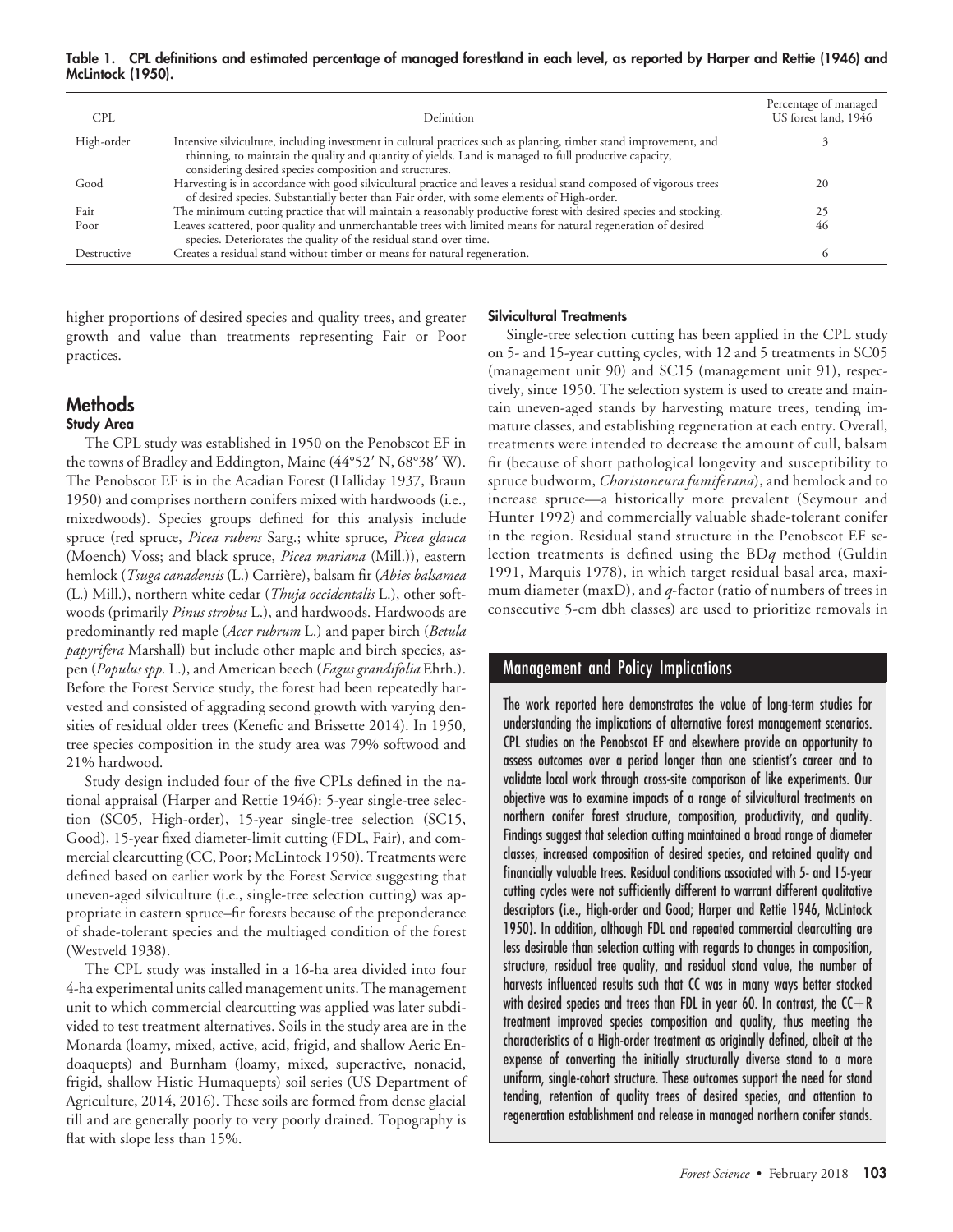conjunction with marking guides on the basis of tree quality and species (Seymour and Kenefic 1998, Brissette and Kenefic 2014; Table S1).

Fixed diameter-limit cutting as applied on the Penobscot EF is a form of exploitative cutting (high grading) in which merchantable trees above species-specific size thresholds are removed without tending; nonmerchantable trees are left as residuals (Kenefic et al. 2005). The harvest return interval in the FDL (management unit 92) is 15 years, with five harvests since 1950. Species- or speciesgroup size thresholds for removal over the period of the study have been  $(\pm 5 \text{ cm dbh})$  14 cm for fir and hardwoods (excluding paper birch), 19 cm for white cedar and paper birch, 24 cm for spruce and hemlock, and 27 cm for white pine.

Commercial clearcutting, also called unregulated harvesting or logger's choice, is an exploitative treatment in which all merchantable trees are removed (Kenefic et al. 2014). Unlike silvicultural clearcutting, objectives are to maximize volume and value removal, not to establish regeneration. The size threshold for removal in the study varied from 13 to 15 cm dbh, although larger trees were left if the logger chose not to take them. At the time of our analysis, this treatment had been applied once in CC (management unit 93A), twice in CC2 (management unit 93B), and once with later overstory removal (liberation cutting) and precommercial thinning to a 2.4 by 2.4-m spacing, favoring spruce, as a rehabilitation treatment (management unit 93C,  $CC+R$ ).

#### Data Collection and Summary

From 1950 until 2000, 100% inventories of trees 11.4 cm dbh or larger were made every 5 years and before and after cutting; species, dbh class (nearest 2.5 cm), and merchantability status (merchantable or cull: 50% merchantable by volume) were recorded. Saplings (1.3–11.3 cm dbh) were tallied in 2- by 200-m transects, 100 m apart (2% sample of management unit area). Beginning in 2000, inventories of trees 1.3 cm or larger were made approximately every 10 years and before and after cutting on nested, circular permanent sample plots on a systematic grid (Waskiewicz et al. 2015). Overstory trees  $(\geq 11.4 \text{ cm dbh})$  were measured to the nearest 2.5 cm on 0.08-ha plots (12% sample of management unit area); saplings were measured on 0.02-ha plots (5% sample of management unit area). Mortality and ingrowth were recorded. The most recent inventory data available at the time of this assessment were from 2010 (commercial clearcut management units) and 2011 (selection and FDL management units); these are considered representative of year 60 for discussion and annualized as needed for comparison. Because of inconsistencies in cull classification over time associated with changing merchantability standards, tree quality assessments were made in 2014 for the purpose of this analysis. Overstory trees on each permanent sample plot were categorized as acceptable growing stock or unacceptable growing stock (tree without a merchantable 2.4-m log or with poor form or risk factors, suggesting it will die or decrease in volume, vigor, or quality before the next harvest (Nyland 1996).

#### **Calculations**

Species composition by basal area of trees 1.3 cm dbh (percent) and larger and number of trees per hectare (tph) were calculated for each management unit in years 0 (1950) and 60 (2010 or 2011, depending on data availability). Product sizes were defined as poles (11.4 –21.3 cm dbh), small sawtimber (21.4 –31.5 cm dbh), and medium to large sawtimber ( $\geq$ 31.6 cm dbh). Volume (m<sup>3</sup>/ha) and

change in volume over time were calculated using a local volume table (see Sendak et al. 2003) and used to determine annualized gross growth, net growth, mortality, and harvest. Harvest volumes were defined as differences between pre- and postharvest inventories excluding mortality. Percentages of acceptable and unacceptable growing stock by basal area of trees 11.4 cm dbh or larger were calculated by treatment. For selection treatments, distribution of tph by dbh class was compared to structural goals (McLintock 1950, Waskiewicz and Kenefic 2012).

#### Financial Value

Actual harvest volume and cost data were not available for past harvests. To compare value over time, the Northeastern variant of the Forest Vegetation Simulator was used to calculate standing volumes of pulpwood in cubic feet  $(ft^3)$  and sawlogs in thousand board feet (mbf) for the initial treatment areas in 1950 and current treatment areas (2010 or 2011) for live trees 11.3 cm dbh or larger as well as all harvested pulpwood and sawlog volumes. Volumes were converted to cords assuming two cords per mbf, 87 ft<sup>3</sup>/cord for spruce and fir, 84 ft<sup>3</sup>/cord for other softwoods, and 80 ft<sup>3</sup>/cord for hardwoods. An annual market price series (1950 to 2011) was compiled from actual species- and product-class-specific stumpage prices reported by the University of New Hampshire Extension Service (1950 –58) and the Maine Forest Service (1959 –2011). Reported prices (nominal) were adjusted by the Producer Price Index (all commodities) to eliminate influence of inflation. Volumes were multiplied by the compiled real prices to determine the initial (year 1950) and current value for each treatment (in year 2010 or 2011) as well as the sum total of all harvest revenue and the cumulative value (sum of harvest revenue and current stand value) for each treatment. All values are reported in 2011 dollars (real values), allowing for a comparison of relative financial performance by treatment. Cumulative values were discounted using a discount rate of 2% to a common point of reference, 1950. Lastly, values were converted from dollars per acre to dollars per hectare.

#### **Analysis**

Because of the lack of replication, we did not test for statistically significant differences in treatment means. Instead, inferences were drawn from population values (100% inventories) before 2000 and from permanent sample plot means and standard deviations after 2000. Interpretations are strengthened through comparison to outcomes from other studies.

## **Results**

#### Treatment Effects

#### *Single-Tree Selection: 5-Year Cutting Cycle*

The 1950 range of diameter classes in SC05 was maintained through 2011, but the distribution of trees across product size classes changed (Figure 1A). Since 1950, density of poletimber decreased by 73% and was 54% of the residual goal in 2011; sawtimber density increased and exceeds the goal.

Spruce increased over the study period as a percentage of basal area; hardwoods and white cedar decreased, and other species were unchanged (Figure 2A). The increase in spruce can be attributed to an increase in spruce sawtimber basal area (Table 2). The percentage of spruce in poles decreased between 1950 and 2011, with no change evident in spruce saplings; fir increased in both classes. Overall, hemlock remained the most abundant species in terms of basal area (Figure 2A).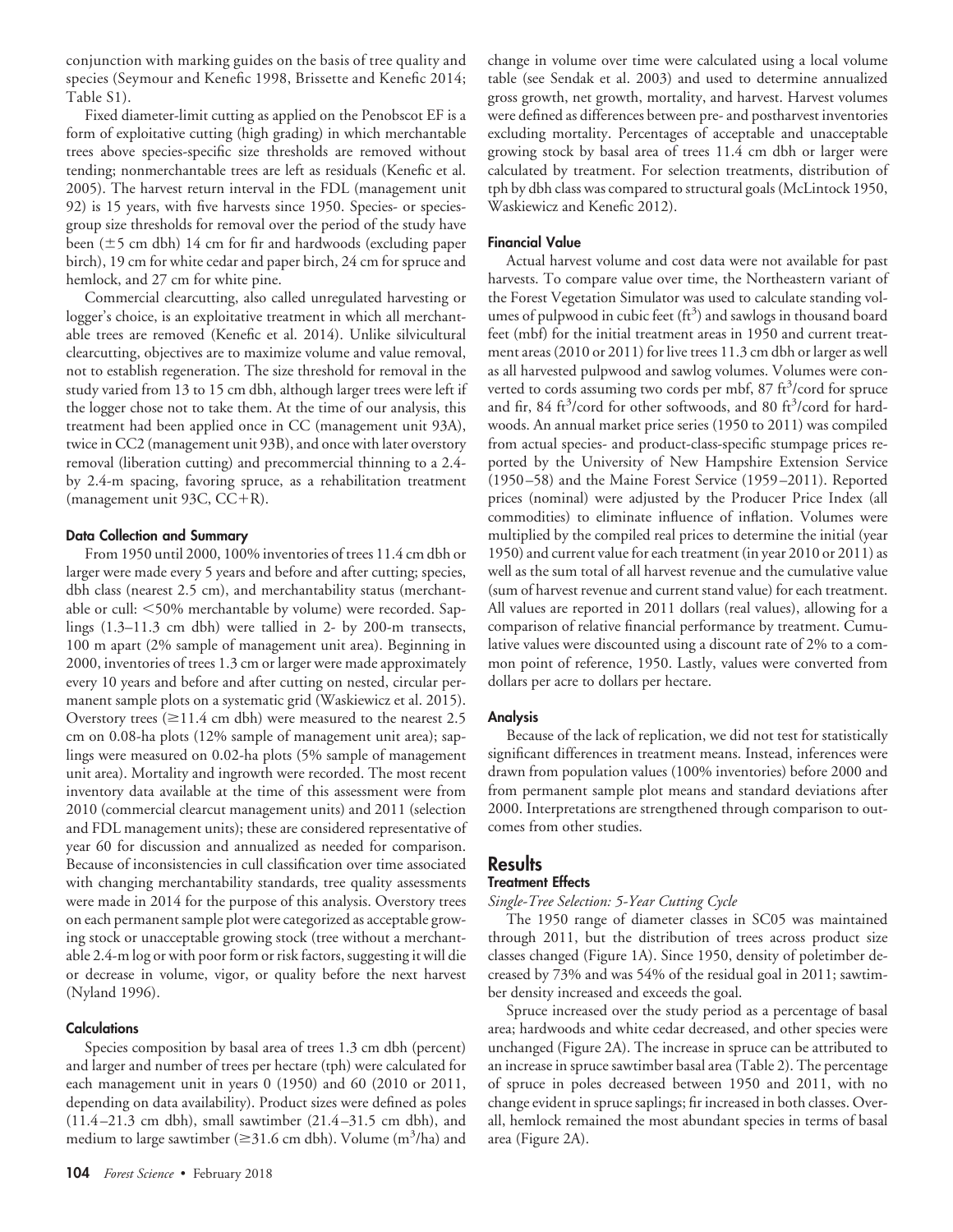

Figure 1. Diameter distributions represented by tph in year 0 (1950) and year 60 (2010 or 2011) for each treatment; selection treatments include current structural goals: (A) SC05, (B) SC15, (C) FDL, and (D) CC.

Change in volume over time shows the sawtooth pattern typical of repeated selection cuts (Figure 3). Volume in 2011 was similar to that in 1950, with harvest approximating growth. Mortality was low relative to the FDL and commercial clearcuts (Table 3).

#### *Single-Tree Selection: 15-Year Cutting Cycle*

After five entries, the range of diameters in SC15 was wider than in the pretreatment stand (Figure 1B). However, poletimber density decreased by 57% whereas sawtimber densities increased by 30% and 90% in the small and medium to large classes, respectively. Small sawtimber density exceeded the structural goal by 45% in 2011.

Spruce and hemlock increased over the study period as a percentage of basal area; fir, hardwoods, and white cedar decreased, and other species were unchanged (Figure 2B). Increases in spruce were due to basal area growth of merchantable-sized trees rather than ingrowth (Table 2). More than 80% of spruce was in the sawtimber classes in 2011.

Standing volume in 2011 was similar to that of the pretreatment stand (Figure 3 and Table 3). Mortality was similar to that observed in the other selection treatment and harvested volume approximated growth.

#### Fixed Diameter-Limit Cutting

Stem density and range of size classes was reduced over the study period in FDL (Figure 1C). All trees in the medium to large sawtimber classes were removed, decreasing observed maxD from greater than 60 cm (1950) to less than 30 cm dbh (2011). Densities of trees in the pole and small sawtimber classes were reduced by 65% and 87%, respectively.

Fir composition as a percentage of basal area increased 3-fold over the study period, largely because of ingrowth into the sapling classes (Figure 2C and Table 2). More than 80% of fir basal area was less than 11.4 cm dbh in 2011. Spruce and hemlock compositions varied among permanent sample plots, with no clear management unit-level directional changes over time.

Repeated diameter-limit cutting considerably lowered standing volume between 1950 and 2011 (Figure 3 and Table 3). Mortality was greater than that in selection treatments, and harvested volume exceeded net growth.

#### *Commercial Clearcut*

Density and relative size-class distribution of trees after 60 years varied depending on actions after the initial (1950) harvest (Figure 1D). Among commercial clearcut treatments, the single entry resulted in the largest range in diameters in 2010. Size class distribution shifted toward sawtimber, with 59% and more than 300% increases in small and medium to large sawtimber density, respectively. Poletimber density decreased by 19%. After the second commercial clearcut in CC2, the range in diameters was truncated. Poletimber density increased by 40% relative to 1950 whereas small and medium to large sawtimber densities decreased by 62% and 33%, respectively. In  $CC+R$ , the maxD of the residual stand was lowered, poletimber density increased by 7%, small sawtimber decreased by 57%, and all medium to large sawtimber size trees were removed.

Differences in species composition between 1950 and 2010 varied as a function of treatment after the initial harvest. Percentage of spruce decreased in commercial clearcuts without rehabilitation, but it was comparable to the original stand in  $CC+R$  (Figure 2D). An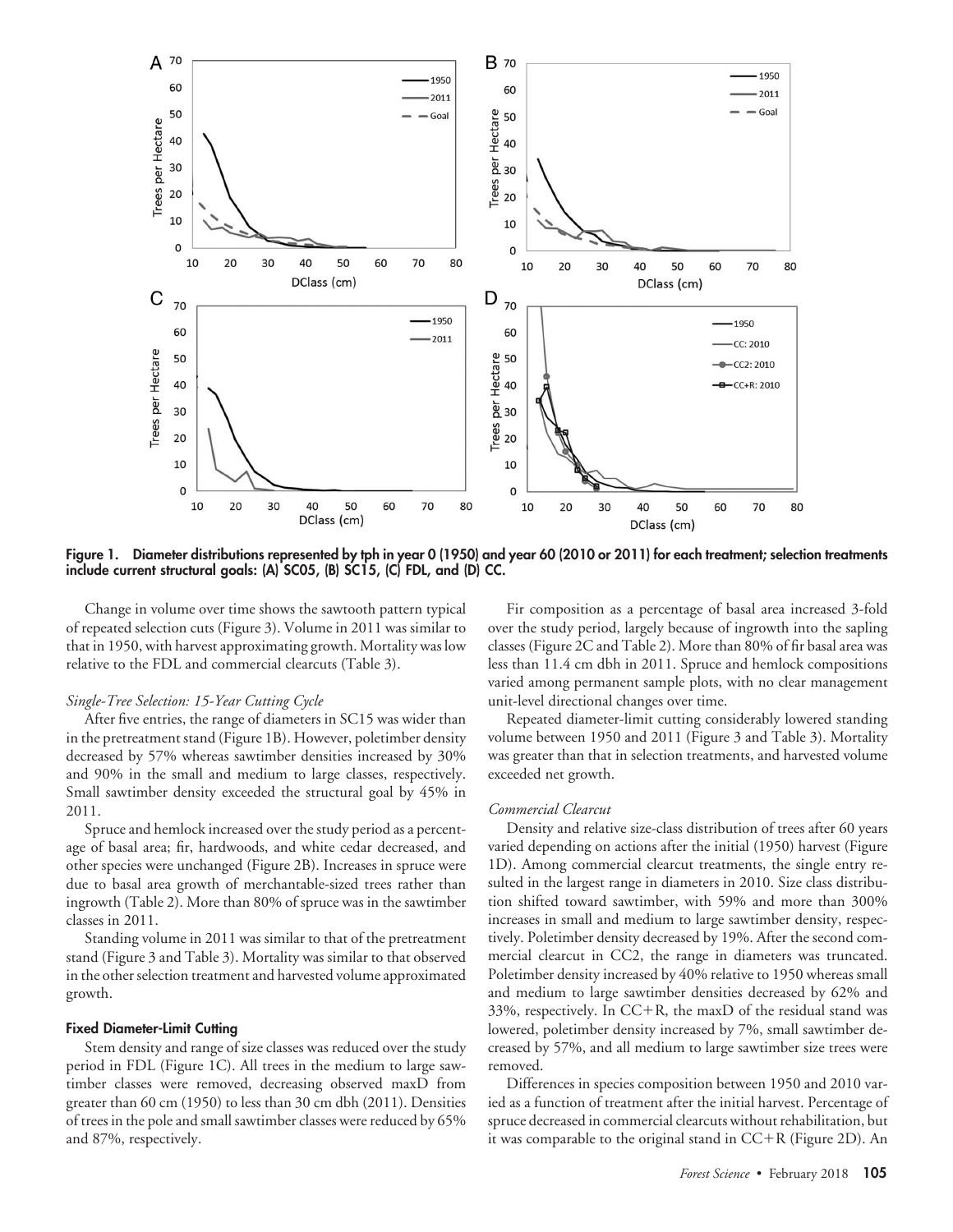

Figure 2. Species composition in year 0 (1950) and year 60 (2010 or 2011) by treatment where spruce is spruce species, BF is balsam fir, EH is eastern hemlock, NWC is northern white cedar, SW is other softwood species, and HW is hardwood species: (A) SC05, (B) SC15, (C) FDL, and (D) CC. Error bars are  $\pm 1$  *SD*.

increase in fir was also observed in CC2. Percentages of hemlock and hardwoods increased between 1950 and 2010 in the single-entry commercial clearcut treatment but were similar to pretreatment levels in the commercial clearcuts with multiple entries. Relative abundance of other species did not change.

Harvest was less than growth in the single-entry commercial clearcut. Alternatively, in the commercial clearcuttings with repeated entries harvests exceeded growth (Table 3).

#### Quality and Value

In 2014, acceptable growing stock (as a percentage of basal area  $\geq$ 11.4 cm dbh) was highest in selection treatments and CC+R (Figure 4). The lowest ratio of acceptable to unacceptable growing stock was observed in FDL and CC. Treatment differences in residual stand quality were reflected in financial value. Real harvest revenue ranged from \$1,440 (CC) to \$5,611 (FDL), with the highest cumulative value (harvest revenue plus current stand value) in the selection stands and lowest value in the  $CC+R$ . Discounted cumulative value was highest in the FDL, followed by selection treatments, and lowest in the CC (Table 4).

#### **Discussion**

After 6 decades, the Penobscot EF CPL study provides a unique opportunity to review long-term outcomes of forest management in northern conifers. Hart (1964) observed early divergence among cutting practices, including changes in species composition and differences in growth rates among treatments. Over the first 9 years of the study, he reported that the proportion of hardwoods increased in CC, but it either decreased or remained unchanged in selection and FDL treatments. Net volume growth in CC was about half that in other management units. Likewise, volume growth was lower in CC than other treatments after 7 years in the Bartlett EF CPL study (Blum and Filip 1963). Fifty years later, we observed even greater disparities between treatments on the Penobscot EF.

#### Structure and Quality

After 60 years, the range of tree sizes in SC05 and SC15 CPL treatments was greater than in FDL or commercial clearcutting with repeated harvests, CC2. However, relative to diameter distribution goals, selection treatments had poletimber deficits and sawtimber excesses. Seymour and Kenefic (1998) observed similar lack of balance in other single-tree selection stands at the Penobscot EF and suggested that poletimber deficits resulted from greater emphasis on retention of vigorous sawtimber than adherence to structural goals. In Appalachian hardwoods, Lamson and Smith (1991) reported excess sawtimber relative to structural goals after 30 years of singletree selection cutting on the Fernow EF.

On the Penobscot EF, excess sawtimber in the selection treatments may be the result of large, overstory spruce retained as seed sources (personal observation). These trees, many of which would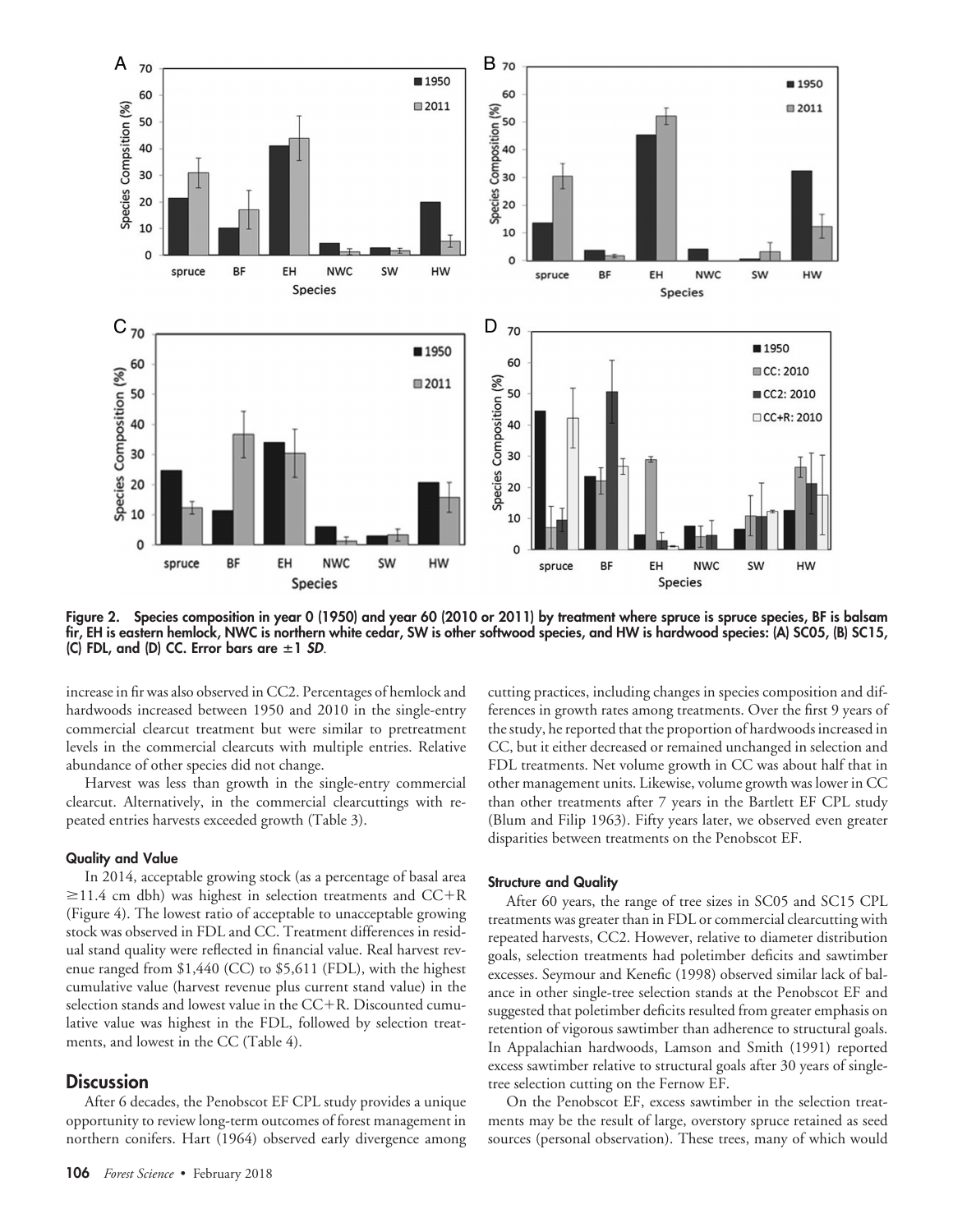Table 2. Product class distribution of spruce, fir, and hemlock by treatment, as percentage of basal area in year 0 (1950) and year 60 (2010 or 2011).

| Treatment        | Species | Year | Saplings    | Poletimber  | Sawtimber   |
|------------------|---------|------|-------------|-------------|-------------|
| SC <sub>05</sub> | Fir     | 1950 | 19.0        | 64.5        | 16.5        |
|                  |         | 2011 | 77.9 (11.5) | 21.5(11.5)  | 0.6(1.4)    |
|                  | Hemlock | 1950 | 6.1         | 41.7        | 52.2        |
|                  |         | 2011 | 24.0 (27.4) | 11.1(3.3)   | 64.9(30.5)  |
|                  | Spruce  | 1950 | 3.9         | 46.9        | 49.2        |
|                  |         | 2011 | 9.7(9.8)    | 4.0(6.1)    | 86.2 (13.7) |
| SC15             | Fir     | 1950 | 50.8        | 46.6        | 2.5         |
|                  |         | 2011 | 66.6 (51.6) | 33.3 (51.6) | 0.0(0.0)    |
|                  | Hemlock | 1950 | 6.8         | 27.7        | 65.4        |
|                  |         | 2011 | 14.4 (12.0) | 19.1(6.1)   | 66.4 (13.2) |
|                  | Spruce  | 1950 | 9.2         | 52.2        | 38.6        |
|                  |         | 2011 | 3.5(5.8)    | 14.2(10.1)  | 82.2 (14.8) |
| <b>FDL</b>       | Fir     | 1950 | 19.4        | 64.6        | 15.9        |
|                  |         | 2011 | 81.0 (16.4) | 18.9 (16.4) | 0.0(0.0)    |
|                  | Hemlock | 1950 | 10.0        | 41.6        | 48.4        |
|                  |         | 2011 | 35.1 (26.4) | 41.1(18.4)  | 23.9(25.3)  |
|                  | Spruce  | 1950 | 5.3         | 53.4        | 41.2        |
|                  |         | 2011 | 16.9(15.7)  | 46.8 (35.3) | 36.2 (32.5) |
| CC               | Fir     | 1950 | 13.3        | 55.9        | 30.8        |
| CC               |         | 2010 | 36.7(10.3)  | 59.6 (15.3) | 3.6(5.5)    |
| CC2              |         | 2010 | 41.1(10.3)  | 51.9(20.0)  | 6.9(9.7)    |
| $CC+R$           |         | 2010 | 39.1 (47.6) | 43.5 (30.9) | 17.3 (16.7) |
| CC               | Hemlock | 1950 | 3.3         | 47.4        | 49.3        |
| CC               |         | 2010 | 0.0(0.0)    | 2.3(0.5)    | 97.6(0.5)   |
| CC2              |         | 2010 | 0.0(0.0)    | 50.0 (70.7) | 50.0 (70.7) |
| $CC+R$           |         | 2010 | 100(0.0)    | 0.0(0.0)    | 0.0(0.0)    |
| <b>CC</b>        | Spruce  | 1950 | 2.9         | 46.5        | 50.6        |
| СC               |         | 2010 | 7.1(10.2)   | 56.1(62.0)  | 36.6 (51.8) |
| CC2              |         | 2010 | 23.3(4.1)   | 43.7(2.3)   | 33.0 (1.8)  |
| $CC+R$           |         | 2010 | 32.7(17.1)  | 53.3 (5.9)  | 14.0 (11.2) |

*Note:* Standard deviation shown in parentheses.



Figure 3. Changes in merchantable volume  $(m^3/ha)$  over time by treatment.

otherwise be cut per structure or quality goals defined in the study plan, increase the proportion of high-risk sawtimber in the residual stand. From a commodity perspective, high-risk trees (in this case, prone to stem breakage because of past logging damage and subsequent decay) increase the proportion of unacceptable growing stock.

Ranges of diameter classes were truncated relative to pretreatment conditions in FDL and CC2. These results are comparable to those from other studies at the Penobscot EF, where almost all merchantable medium to large sawtimber trees were removed through repeated fixed diameter-limit and commercial clearcutting (Kenefic et al. 2005, 2014). Schuler et al. (2016) found similar results after 60 years of diameter-limit cutting in the Fernow EF

| Table 3. Standing merchantable volume $(m^3/ha)$ in year 0 (1950) |
|-------------------------------------------------------------------|
| and year 60 (2010 or 2011) as well as volume growth, mortality,   |
| and harvest $\rm (m^3/ha/year)$ , by treatment.                   |

| Treatment                                   | Volume<br>year 0<br>$(m^3/ha)$                   | Volume<br>year 60                                                                                      | Gross<br>growth<br>$(m^3/ha/yr)$ growth Mortality Harvest | Net                                          |                                              |                                              |
|---------------------------------------------|--------------------------------------------------|--------------------------------------------------------------------------------------------------------|-----------------------------------------------------------|----------------------------------------------|----------------------------------------------|----------------------------------------------|
| SC05<br>SC15<br>FDL.<br>CC<br>CC2<br>$CC+R$ | 142.78<br>127.80<br>139.60<br>142.19<br>$\equiv$ | 145.55 (40.39)<br>141.57 (58.39)<br>33.09 (15.48)<br>213.08 (15.33)<br>125.04 (8.85)<br>108.36 (50.78) | 4.36<br>5.07<br>4.20<br>3.58<br>3.77<br>3.60              | 3.74<br>4.47<br>3.39<br>2.66<br>2.73<br>2.96 | 0.62<br>0.60<br>0.81<br>0.92<br>1.04<br>0.64 | 3.69<br>4.24<br>5.17<br>1.48<br>3.01<br>3.52 |

*Note:* Standard deviation shown in parentheses.



Figure 4. Acceptable and unacceptable growing stock as a percentage of basal area in trees  $\geq$ 11.4 cm dbh by treatment, 2014. Error bars are  $\pm 1$  *SD*.

Table 4. Real value and harvest revenue by treatment expressed in constant dollars  $(2011 = 100)$ .

| Treatment | Stand<br>value<br>year 0<br>$(\frac{f}{h})$ | Stand<br>value<br>year 60 | Harvest<br>revenue | Cumulative<br>value<br>$(harvest +$<br>year $60$ ) | Discounted<br>cumulative<br>value |
|-----------|---------------------------------------------|---------------------------|--------------------|----------------------------------------------------|-----------------------------------|
| SC05      | 3,745                                       | 1,159                     | 5,488              | 6,647                                              | 3,766                             |
| SC15      | 2,491                                       | 1,600                     | 5,000              | 6,600                                              | 3,432                             |
| FDL.      | 4,371                                       | 160                       | 5,611              | 5,770                                              | 4,234                             |
| CC        | 3.764                                       | 1,296                     | 1,440              | 2,736                                              | 1,828                             |
| CC2       |                                             | 259                       | 3,286              | 3,544                                              | 2,711                             |
| $CC+R$    |                                             | 178                       | 2.414              | 2,592                                              | 2,123                             |

CPL study. Simulations by Bohn et al. (2011) in northern hardwoods suggest that although the amount of residual sawtimber after repeated diameter-limit cutting is a function of initial stand condition and harvest intensity, sawtimber yield generally decreases over time. Decreases in tree quality have also been reported in some other studies of diameter-limit cutting, including the Fernow EF CPL (Schuler et al. 2016). Similarly, Eyre and Zillgitt (1953) observed a drop in the percentage of grade 1 sawlogs after heavy cutting in northern hardwoods. In this study, the highest ratio of unacceptable to acceptable growing stock in 2014 was in the heavy removal treatments (i.e., FDL and commercial clearcuttings without rehabilitation). In the CC treatment, 60 years of regrowth mitigated removals of large trees with regard to the range of dbh classes present.

The  $CC+R$  treatment represents silvicultural rehabilitation, intended to improve composition, quality, and value of a degraded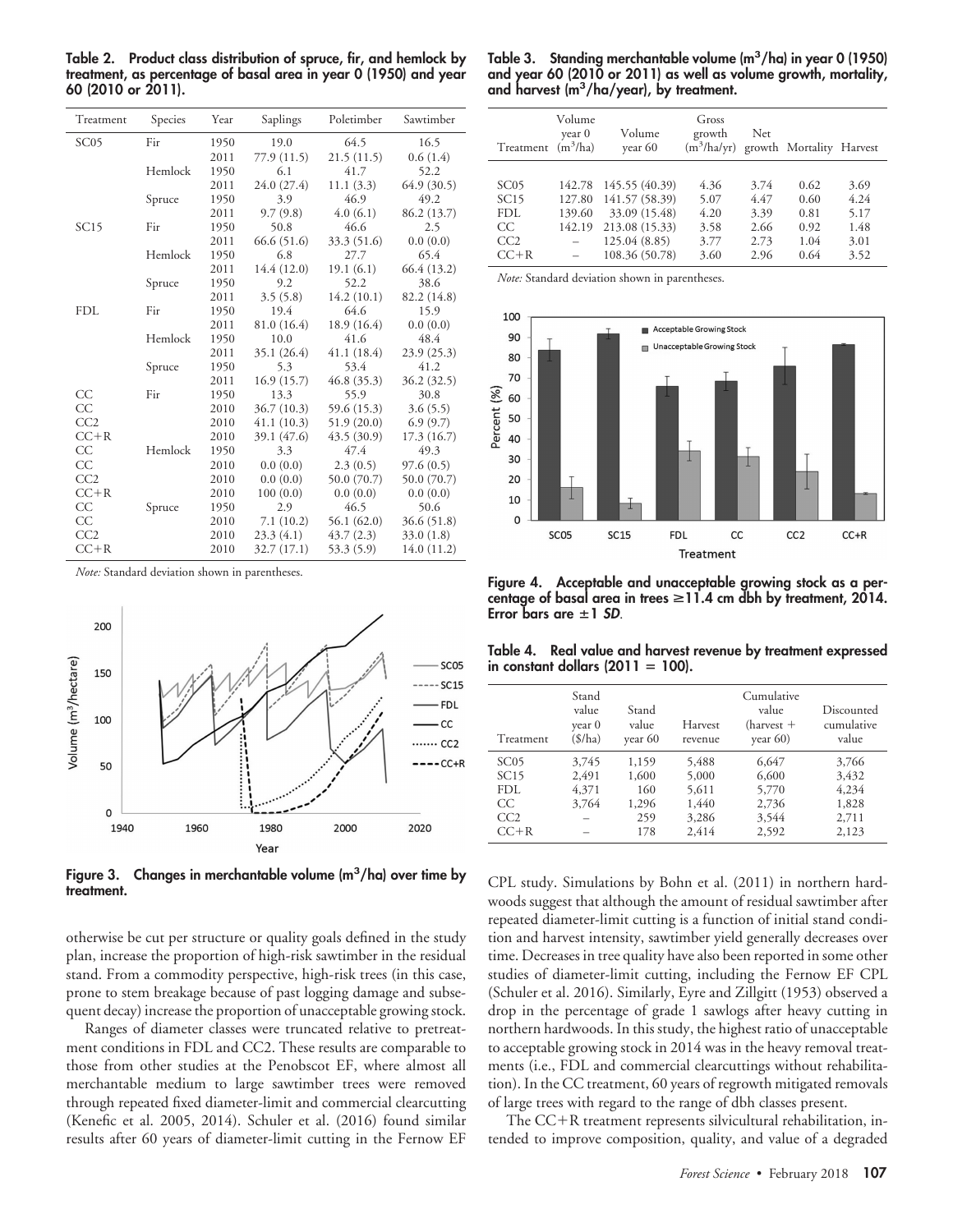stand (Kenefic 2014). Although the range of tree sizes narrowed, the proportion of unacceptable growing stock was low relative to the other commercial clearcut treatments, and percentage of spruce increased. Research in northern hardwoods and mixedwoods has shown positive impacts from rehabilitation in cutover stands. Bedard et al. (2014) reported increases in acceptable growing stock after rehabilitation in northern hardwoods; Kenefic et al. (2014) observed an increase in residual stand quality after precommercial crop tree release in degraded mixedwood stands.

#### **Composition**

The forestland that became the Penobscot EF, similar to most Maine forests, was selectively harvested repeatedly before 1950 (Safford et al. 1969). Across the spruce–fir region, partial cutting in the 1800s and early 1900s removed valuable softwoods for sawlogs and pulpwood and changed species composition (Westveld 1928, 1930). This likely increased abundance of hardwoods at the location of the CPL study, where generally impeded soil drainage suggests a site characteristic of Westveld's (1953) spruce-fir "flats."

In the northern United States, repeated single-tree selection cutting has been shown to favor shade-tolerant species and reduce species diversity over time (Eyre and Zillgitt 1953, Kern et al. 2014, Leak et al. 2014). In SC05, spruce basal area increased due to growth of overstory trees rather than recruitment of new growing stock; saplings and poletimber were composed mainly of fir after 60 years. The more competitive nature of fir regeneration relative to spruce may be a factor in composition of the new cohorts (Hart 1963, Moores et al. 2007). Although not quantified in the present study, gap size may also be a contributing factor in establishment and growth of spruce. Dumais and Prèvost (2014) found spruce were outcompeted by fir in small- ( $<$  100 m<sup>2</sup>) and large- (700 m<sup>2</sup>) but not intermediate-sized  $(100-300 \text{ m}^2)$  gaps. In the SC15, spruce composition increased across all product size classes; this may be a result of gap sizes more favorable to spruce establishment and growth in this treatment, which had a lower residual basal area than SC05.

In treatments with heavier removals, spruce composition was reduced unless steps were taken to tend the residual stand. Repeated removal of large, high-quality trees in FDL left a degraded stand with a higher composition of fir and no reduction in hardwoods. Archambault et al. (2006) observed that stand composition after repeated diameter-limit cutting varied depending on microsite conditions and composition of advance regeneration. In addition, residual diameter-limit cut stands are often composed of clumps and voids of trees (Bohn 2005), creating light conditions in openings that may be more suited to fir (Seymour et al. 2006).

Harvesting that removes all merchantable material, such as those in the CC and CC2 treatments, emphasize short-term financial return rather than residual stand tending. On the Penobscot EF, spruce species declined, likely because of competition from more aggressive fir and hardwood species, fewer seed sources, and unfavorable regeneration microsites associated with hardwood litter (Weaver et al. 2009, Weiss and Millers 1988). In CC and CC2, hardwood composition in year 60 resulted in classification of the residual stands as mixedwood (75% softwood; Kabrick et al. 2017) rather than softwood.

All treatments, with the exception of CC and CC2, reduced or eliminated white cedar. This is due to marking guidelines that prioritized removal of trees with internal decay (common in white cedar) in selection and  $CC+R$  treatments as well as the diameter limit for white cedar (19 cm dbh) in FDL. In addition, heavy browsing by white-tailed deer (*Odocoileus virginianus*) has been observed on white cedar in partially cut stands elsewhere on the Penobscot EF and causes recruitment failures (Larouche et al. 2010). In light of concerns about white cedar sustainability on the Penobscot EF (Larouche et al. 2010) and elsewhere in the region (Boulfroy et al. 2012), retention of white cedar for seed and biodiversity has been prioritized in selection treatments since 2008. It is too soon to tell if this will affect stand composition.

#### Growth

Annualized gross and net growth rates were highest in selection treatments. Relative to 10-year growth rates observed by Hart (1963), long-term net growth decreased in SC05 and SC15 by 1.7 and 1.0 m<sup>3</sup>/ha/yr, respectively. However, annual net growth rates observed over 60 years are similar to those recorded by Frank and Bjorkbom (1973) in softwood selection stands elsewhere on the Penobscot EF. Net growth in the present study was lowest in more exploitative FDL and commercial clearcutting treatments. Other studies in both hardwood- and softwood-dominated forests in the Northeast support these findings. Sokol et al. (2004) observed that residual spruce in diameter-limit cut stands grew more slowly than those in selection stands over a 40-year period. Similarly, Nyland (2005) predicted annual production in northern hardwood selection stands to be greater than in diameter-limit cut stands, whereas Ward et al. (2005) observed lower growth in exploitatively cut oak (*Quercus*) stands than those where silvicultural treatments were applied. These findings differ from those at the Fernow EF, where diameter-limit cutting resulted in higher production than selection cutting over 60 years (Schuler et al. 2016). A higher diameter-limit threshold (39 cm dbh), difference in site quality, and increased abundance of fast-growing shade-intolerant species (yellow-poplar, *Liriodendron tulipifera* L.) in that study, may explain this difference.

#### Financial Return

The primary focus of the Penobscot EF CPL was long-term, stand-level outcomes accruing from different forest practices, not the potential financial returns from each. However, there is interest in the relative performance of each treatment with respect to a single value criterion such as that commonly considered by forest managers. By calculating the net present value, differences between treatments in product class, species values, and timings of harvests are incorporated.

The ability to calculate a standard net present value for each treatment was limited by the lack of tree grade, cost, and revenue information for each treatment. Instead, we compared the relative financial performance of each treatment using the cumulative value (real 2011 dollars) and discounted cumulative value (based on the 2% discount rate).

Treatments varied widely in the types of products removed over the 60-year study period as well as in final stocking. Harvest revenues and inventory values over the study period are a function of both total volume and distribution of trees among product classes. However, tree grade data were not available. As a result, value of sawtimber in treatments with higher proportions of unacceptable growing stock (i.e., commercial clearcuttings without rehabilitation and FDL) might be inflated. In addition, revenues are influenced by changes in relative values of species and products over time. For example, real prices of spruce and fir pulpwood were similar in 1950 and 2010 whereas hardwood pulpwood prices increased. As a result, hardwood species that were historically discriminated against in the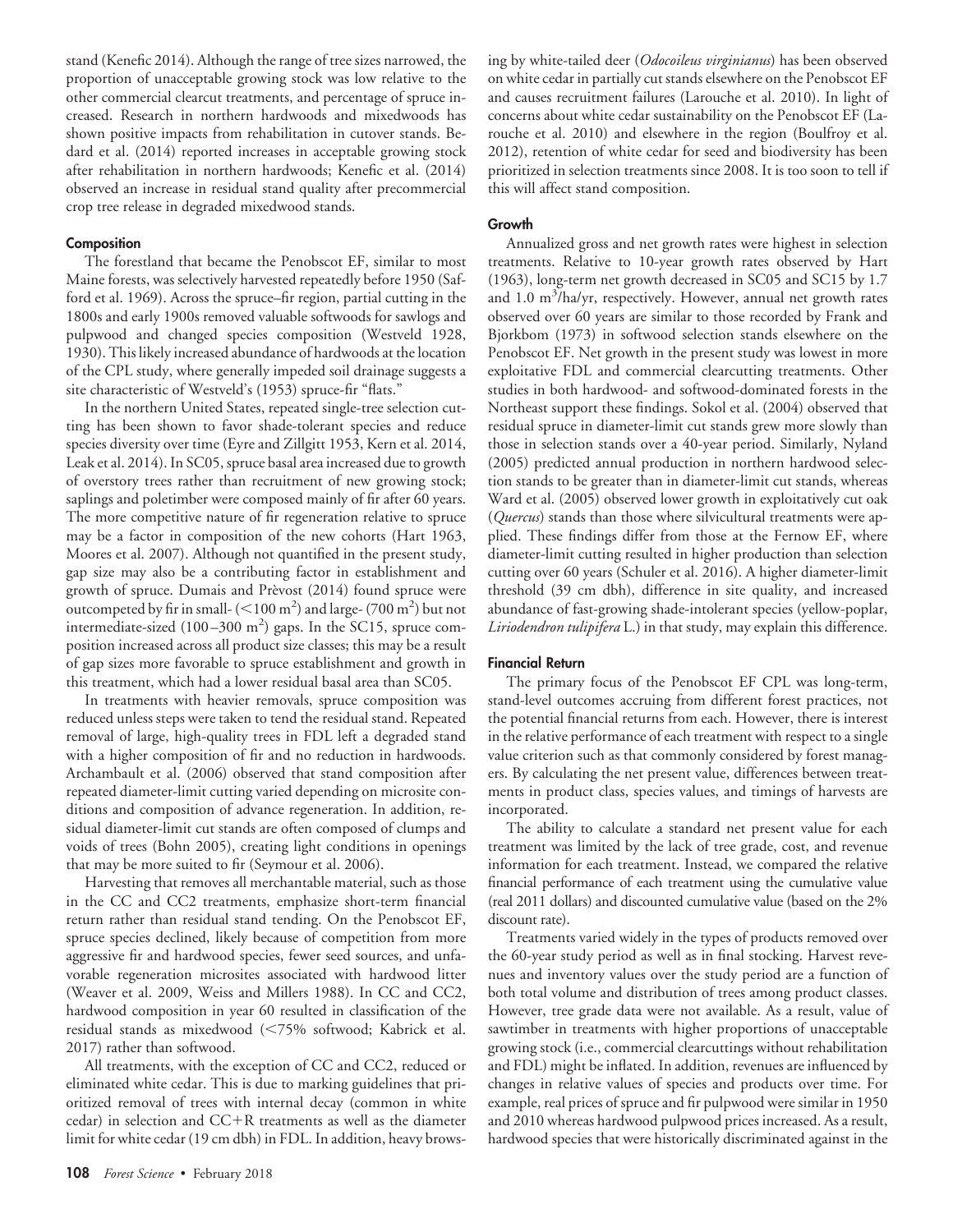selection treatments because of low value were worth more than preferred softwoods in 2010 (Table S2). Likewise, prices for white pine sawtimber almost doubled over the study period, causing pine trees left after the 1950 commercial clearcut (likely poor quality) to inflate present stand value in that treatment.

A forest manager seeking to maximize value over the life of the present standing to coming the intermediate state and the state of the state stand must incorporate both returns from intermediate harvests and pine state over the study period over the study period, calculated over the study pine study pine study pine study pine study pine study pine study and condition defines future management options. Although harvest value was highest in FDL, inflate present stand value in that treatment. value of the standing volume in 2011 was lowest in this treatment (Table 4), due largely to the repeated removal of high-quality trees without tending of the residual stand. In addition, because harvest final stand value because residual stand condition defines future volumes exceed growth in this treatment, the high harvest revenue is not anticipated to continue into the future (Table 3). Commercial clearcutting treatments resulted in the lowest harvest values and, (Table 4), due largely to the repeated removal of high-quality trees with repeated entries, the lowest current stand values. Selection cuttings had the highest cumulative harvest and current stand values, similar to findings from the Fernow EF CPL study (Schuler et al. 2016). Comparing the stream of incomes and final stand values and a consequently treatments in the lowest may mean the lowest harvest the lowest starting point for the Penobscot EF, the discounted cumulative revenues range from \$4,234/ha under the FDL treatment to \$1,828/ha for CC. However, it is important to note that the stands were not identical at the time of initial treatment: the stand to which  $FDI$  was annlied had the highest initial ment; the stand to which FDL was applied had the highest initial<br>value value.

These results are validated by the widespread use of diameterlimit cutting in commercial forests in Maine and elsewhere in the note that the stands were not identical at the time of initial treat-United States (Fajvan et al. 1998) and Canada (Schwan and Elliott 2010). When considering a stand, intermittent removals of highvalue. value trees do return the highest financial value in discounted These results are validated by the widespread use of diameters-<br>terms— even including the final standing volume. However, it is limit cutting in commercial forests in Maine and elsewhere in the important to note that this is equivalent to a one-rotation view of the forest. Over the long term. harvesting more than growth drives 2010). When considering a stand, intermittent removals of high-down residual stand stocking and value. In addition, repeated revalue trees do return the highest financial value in discounted moval of the highest-value trees limits options for management by degrading residual composition, structure, volume, and quality. Equivalent stand condition will have a greater impact on financial survert cannot condition that the lower drivesting more of monument return in coming years; a subsequent longer-term analysis of results<br>may reflect that  $\frac{m}{\sqrt{2}}$  of the highest-value trees limits options for  $m$ may reflect that.

#### degrading residual composition, structure, volume, and quality. CPLs

Considering the initial goals of this study and definitions presented in Harper and Rettie (1946), our findings suggest that the qualitative rankings are generally appropriate, at least with the ree<br>clearcutting. However, the 60-year results do not support the con-Considering the initial goals of this study and definitions pre-clusion that the selection treatment with more frequent entries is a better practice than selection with a longer cutting cycle with regards qualitative rankings are generally appropriate, at least with the re-to species composition, quality, and growth. In fact, value of current inventory is higher in SC15 than SC05. In theory, less-frequent entries confer less control over species composition and decrease clusion that the selection treatment with more frequent entries is a potential to capture mortality. However, lower allowable cut in better practice than selection with a longer cutting cycle with regards SC05 (in fact, harvest levels may not be sufficient to support commercial operations in many regions) may result in reduced capacity Inventory produced in Thans, register, least the counter supposer, to release desired lower-stratum trees such as spruce. gard to selection versus fixed diameter-limit and commercial

Likewise, classification of commercial clearcutting without rehabilitation as Poor, and FDL as Fair, is not as clear as suggested in the SUMMAD IN FOUR, MINTER WAS CONSULTED TO SUPPORT TO SUPPORT TO SUPPORT TO SUPPORT TO SUPPORT TO SUPPORT TO SUPPORT TO SUPPORT TO SUPPORT TO SUPPORT TO SUPPORT TO SUPPORT TO SUPPORT TO SUPPORT TO SUPPORT TO SUPPORT TO SUPPOR duced more in CC2 and FDL than CC. However, all three treatto release the release of unacceptable arous ments had higher percentages of unacceptable growing stock than selection treatments or commercial clearcutting with rehabilitation. The rehabilitation treatment, despite a narrower range of tree size classes and lower financial return, has characteristics of a High-order cutting practice (Table 1) with regards to intensive management, species composition, and tree quality.

Although this study is not replicated, value is derived from the The rehabilitation treatment, despite a narrower range of tree size length of observation and potential for integration within a network classes and lower financial return, has characteristics of a High-order of other CPL studies. Implemented across a gradient of landscapes and environmental conditions, CPL studies provide an opportunity species composition, and tree quality. to explore regional impacts of long-term silviculture in the North-Although this study is not replicated, value is derived from the east (Adams et al. 2012). Preliminary synthesis of CPL data by Kenefic and Schuler (2008) showed that magnitude of response to recurring management may vary between forests, although cross-reand environmental conditions, CPL studies provide an opportunity gion trends were evident. For example, recent findings from the e<br>Fernow CPL study confirm the degrading effects of diameter-limit extreme to a complement and arguming income of animative three cutting on residual stand quality and value while highlighting spe-Kenefic and Schuler (2008) showed that magnitude of response to cies-driven differences in treatment effects on growth (Schuler et al. 2016). A collaborative, network-wide approach to analysis will increase the influence of each individual study and provide greater Fernow CPL study confirm the degrading effects of diameter-limit and produc-limit productivity (Ryan and Swanson 2014, Stine 2014). Such an effort should cies-driven differences in treatment effects on growth (Schuler et al. be the focus of future work.

## Supplemental Podcast sustainability and produc-

This article includes a podcast interview. Visit the online version of this article to listen to the podcast. VAN GUNDY, AND F. WOOD. 2012. *Fernow Experimental Forest: Re-*

## Literature Cited

- ADAMS, M.B., P.J. EDWARDS, W.M. FORD, T.M. SCHULER, M. THOMAS-*forests and ranges of the USDA Forest Service.* USDA Forest Service, Gen. VAN GUNDY, AND F. WOOD. 2012. Fernow Experimental Forest: Research history and opportunities. USDA Forest Service, EFR-2, Washington, DC. 26 p.
- ADAMS, M., L.H. LOUGHRY, AND L.L. PLAUGHER. 2003. *Experimental forests and ranges of the USDA Forest Service.* USDA Forest Service, Gen. *forests and ranges of the USDA Forest Service.* USDA Forest Service, Gen.<br>Tech. Rep. NE-321, Northeastern Forest Experimental Station, Newtown Square, PA. 183 p.
- ADAMS, M.B., J. MCNEEL, AND C. RODRIGUEZ-FRANCO. 2010. Meeting current and future conservation challenges through the synthesis of long-term silviculture and range management research. USDA Forest Service, Gen. Tech. Rep. WO-84, Washington, DC. 10 p.
- Archambault, L., C. Delisle, G.R. Larocque, and L. Sirois. 2006. Fifty years of forest dynamics following diameter-limit cuttings in balsam fir-yellow birch stands of the Lower St. Lawrence region, Quebec. *Can. J. For. Res.* 36(11):2475–2755. doi:10.1139/x06-179.
- BÉDARD, S., F. GUILLEMETTE, P. RAYMOND, S. TREMBLAY, C. LAROUCHE, dard, S., F. Guillemette, P. Raymond, S. Tremblay, C. Larouche,<br>and J. DeBlois. 2014. Rehabilitation of northern hardwood stands using multicohort silvicultural scenarios in Quebec. *J. For.* 112(3): 276–286. doi:10.5849/jof.13-035.
- BLUM, B.M., AND S.M. FILIP. 1963. A demonstration of four intensities of management in northern hardwoods. USDA Forest Service, Res. Pap. NE-4, Northeastern Forest Experiment Station, Upper Darby, PA. 16 p.  $16 \text{ p.}$
- BOHN, K.K. 2005. *Residual spatial structure and implications for sawtimber* HN, K.K. 2005. *Residual spatial structure and implications for sawtimber*<br>production in uneven-aged northern hardwoods after selection system silviculture or diameter-limit cutting. PhD dissertation, State Univ. of New York, College of Environmental Science and Forestry, Syracuse, NY.
- BOHN, K.K., R.D. NYLAND, AND R.D. YANAI. 2011. Comparing selection system and diameter-limit cutting in uneven-aged northern hardwoods using computer simulation. Can. J. For. Res. 41(5):963-973. doi:10.  $1139/x11-027$ .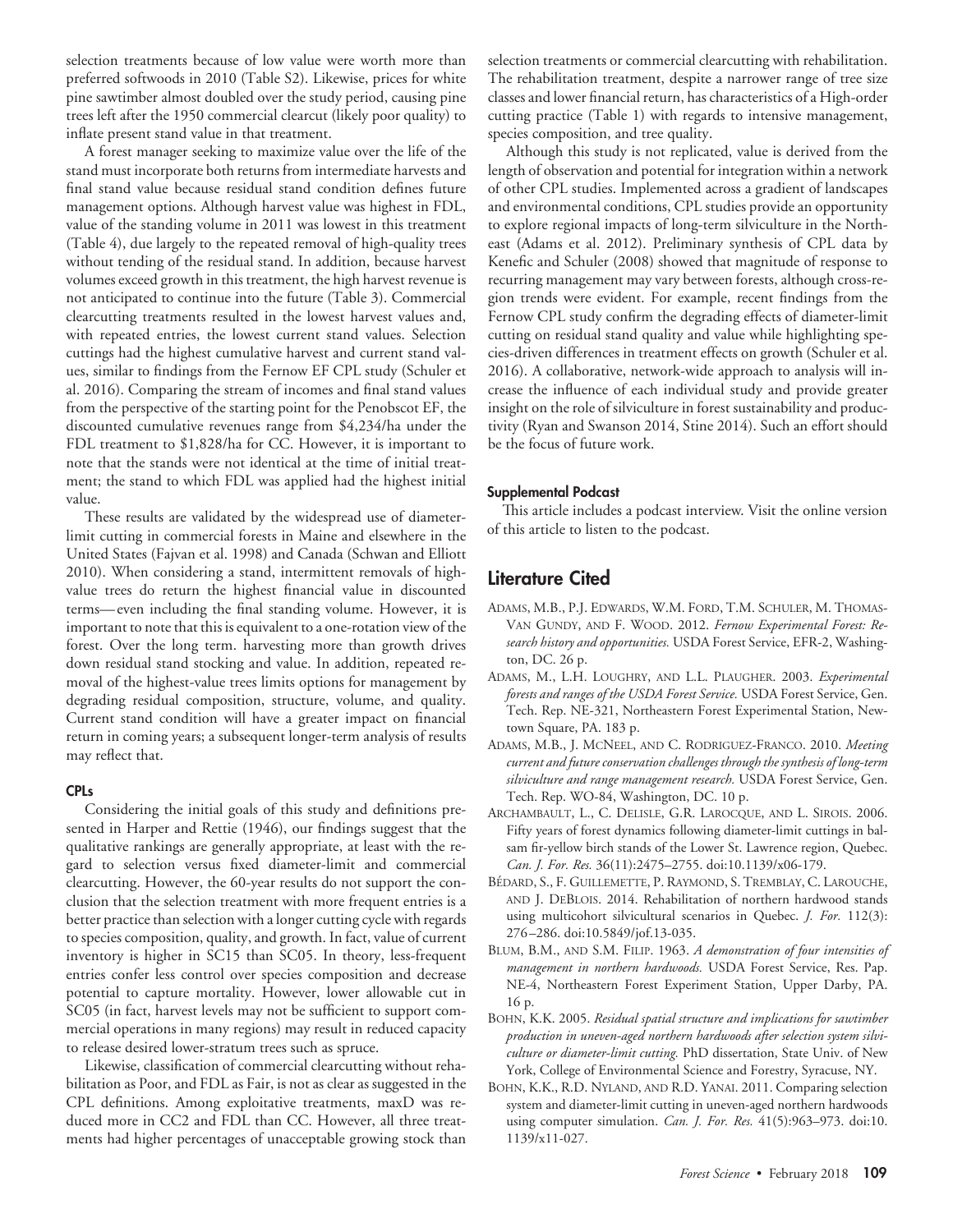- BOULFROY, E., E. FORGET, P.V. HOFMEYER, L.S. KENEFIC, C. LAROUCHE, G. LESSARD, J.M. LUSSIER, F. PINTO, J.C. RUEL, AND A. WEISKITTEL. 2012. *Silvicultural guide for northern white-cedar (eastern white cedar).* USDA Forest Service, Gen. Tech. Rep. NRS-98, Northern Research Station, Newtown Square, PA. 82 p.
- BRAUN, E.L. 1950. *Deciduous forests of eastern North America.* Hafner Press, New York. 596 p.

BRISSETTE, J.C., AND L.S. KENEFIC. 2014. Centerpiece of research on the Penobscot Experimental Forest: The U.S. Forest Service long-term silvicultural study. P. 31– 61 in *Penobscot Experimental Forest: 60 years of research and demonstration in Maine, 1950 –2010.* Kenefic, L.S., and J.C. Brissette (comps.). USDA Forest Service, Gen. Tech. Rep. NRS-P-123, Northern Research Station, Newtown Square, PA. BOUTSCRY, E., F. F. Control, 1973. (1163). The selection of low value with the selection of low value of low value of low value of low value of low value of low value of low value of low value of low value of low value of

- DUMAIS, D., AND M. PRÈVOST. 2014. Physiology and growth advance in *Picea rubens* and *Abies balsamea* regeneration following different canopy openings. *Tree Phys.* 34(2):194 –204. doi:10.1093/treephys/tpt114.
- EYRE, F.H., AND W.M. ZILLGITT. 1953. *Partial cuttings in northern hardwoods of the Lake States.* USDA Forest Service, Tech. Bull. LS-1076, Lake States Forest Experiment Station, Broomall, PA. 124 p.
- FAJVAN, M.A., S.T. GRUSHECKY, AND C.C. HASSLER. 1998. The effects of harvesting practices on West Virginia's wood supply. *J. For.* 96(5): 33–39. www.ingentaconnect.com/contentone/saf/jof/1998/00000096/ 00000005/art00009.

FRANK, R.M., AND J.C. BJORKBOM. 1973. *A silvicultural guide for spruce-fir in the Northeast.* USDA Forest Service, Res. Tech. Rep. NE-6, Northeastern Forest Experiment Station, Upper Darby, PA. 29 p.

- GULDIN, J.M. 1991. Uneven-aged BDq regulation of Sierra Nevada mixed conifers. *J. For.* 89(9):29 –36. www.ingentaconnect.com/search/ article?option1=tka&value1=BDq+regulation+of+Sierra+Nevada+ mixed+conifers&pageSize=10&index=1.
- HALLIDAY, W.E.D. 1937. *A forest classification for Canada.* Canada Department of Mines and Resources, Bulletin 89, Lands, Parks and Forests Branch, Dominion Forest Service Headquarters, King's Printer, Ottawa, Ont., Canada. 50 p.
- HARPER, L.V., AND J.C. RETTIE. 1946. *The management status of forest lands in the United States.* USDA Forest Service, Washington, DC. 29 p.
- HART, A.C. 1963. Spruce-fir silviculture in northern New England. P. 107–110 in *Proc. of Conf. on Society of American Foresters national convention.* Society of American Foresters, Boston, MA.
- HART, A.C. 1964. *Penobscot management-intensity demonstration plots.* USDA Forest Service, Res. Pap. NE-25, Northeastern Forest Experiment Station, Upper Darby, PA. 24 p.
- KABRICK, J.M., K.L. CLARK, A.W. D'AMATO, D.C. DEY, L.S. KENEFIC, C.C. KERN, B.O. KNAPP, D.A. MACLEAN, P. RAYMOND, AND J.D. WASKIEWICZ. 2017. Managing hardwood – softwood mixtures for future forests in eastern North America: Assessing suitability to projected climate change. *J. For.* 115(3):190 –201. doi:10.5849/jof.2016-024.
- KENEFIC, L.S. 2014. Selective cutting, rehabilitation, and alternatives for forests of northeastern North America and elsewhere. *J. For.* 112(3): 259 –260. doi:10.5849/jof.13-036.
- KENEFIC, L.S., AND J.C. BRISSETTE. 2014. History of the Penobscot Experimental Forest, 1950 –2010. P. 1–20 in *Penobscot Experimental Forest: 60 years of research and demonstration in Maine, 1950 –2010.* USDA Forest Service, Gen. Tech. Rep. NRS-P-123, Northern Research Station, Newtown Square, PA. 185 p.
- KENEFIC, L.S., M. BATAINEH, J.S. WILSON, J.C. BRISSETTE, AND R.D. NYLAND. 2014. Silvicultural rehabilitation of cutover mixedwood stands. *J. For.* 112(3):261–271. doi:10.5849/jof.13-033.
- KENEFIC, L.S., AND T.M. SCHULER. 2008. Regional synthesis of long term findings from U.S. Forest Service management intensity demonstrations. In *Poster abstracts of the central hardwood forest conference.* FNR-402-W. West Lafayette, IN.
- KENEFIC, L.S., P.E. SENDAK., AND J.C. BRISSETTE. 2005. Comparison of fixed diameter-limit and selection cutting in northern conifers. N. J.

*Appl. For*. 22(2):77– 84. www.ingentaconnect.com/search/article? option1=tka&value1=Comparison+of+fixed+diameter-limit+and+  $s$ election + cutting + in + northern + conifers&pageSize = 10&index = 1.

- lake states: An 80 year silviculture research legacy. P. 201–223 in *USDA Forest Service Experimental Forests and Ranges: Research for the long term*, Hayes, D.C., S.L. Stout, R.H. Crawford, and A.P. Hoover (eds.). Springer, New York. 672 p. KERN, C., G. ERDMANN, L. KENEFIC, B. PALIK, AND T. STRONG. 2014. Development of selection systems in northern hardwood forests of the
- LAMSON, N.L., AND H.C. SMITH. 1991. *Stand development and yields of Appalachian hardwood stands managed with single-tree selection for at least 30 years.* USDA Forest Service, Res. Pap. NE-655, Northeastern Forest Experiment Station, Radnor, PA. 10 p.
- LAROUCHE, C., L.S. KENEFIC, AND J.C. RUEL. 2010. Northern white-cedar regeneration dynamics on the Penobscot Experimental Forest in Maine: 40-year results. *N. J. Appl. For*. 27(1):5–12. www. ingentaconnect.com/content/saf/njaf/2010/00000027/00000001/ art00002.
- MAINE FOREST SERVICE AND MAINE DEPARTMENT OF AGRICULTURE, CONSERVATION AND FORESTRY. 2010. *Stumpage prices published by county/unit*. Available online at www.maine.gov/dacf/mfs/publications/ annual\_reports.html; last accessed Aug. 23, 2017.
- MARQUIS, D.A. 1978. Application of uneven-aged silviculture and management on public and private lands. P. 25– 61 in *Proc. of Conf. on uneven-aged silviculture and management in the United States.* USDA Forest Service, Gen. Tech. Rep. WO-24, Washington, DC.
- MCLINTOCK, T.L 1950. Working plan, Cutting Practice Level plots, Penobscot Experimental Forest. In Waskiewicz, J.D., L.S. Kenefic, J.J. Puhlick, N.S. Rogers, J.C. Brissette. 2014. *Overstory tree and regeneration data from the "Management Intensity Demonstration" study at Penobscot Experimental Forest.* Fort Collins, CO: Forest Service Research Data Archive. doi:10.2737/RDS-2014-0003.
- MOORES, A.R., R.S. SEYMOUR, AND L.S. KENEFIC. 2007. Height development of shade-tolerant conifer saplings in multiaged Acadian forest stands. *Can. J. For. Res.* 37(12):2715–2723. doi:10.1139/X07-110.
- NYLAND, R.D. 1996. *Silviculture: Concepts and applications.* McGraw-Hill, New York. 633 p.
- NYLAND, R.D. 2005. Diameter-limit cutting and silviculture: A comparison of long-term yields and values for uneven-aged sugar maple stands. *N. J. Appl. For.* 22(2):111–116. www.ingentaconnect.com/contentone/ saf/njaf/2005/00000022/00000002/art00005.
- RYAN, D.F., AND F.J. SWANSON. 2014. Networked science among experimental forests and ranges: Past experience and vision for the future. P. 565–584 in *USDA Forest Service Experimental Forests and Ranges*, Hayes, D.C., S.L. Stout, R.H. Crawford, and A.P. Hoover. Springer, New York.
- SAFFORD, L.O., R.M. FRANK, AND E.L LITTLE. 1969. *Trees and shrubs of the Penobscot Experimental Forest, Penobscot County, Maine.* USDA Forest Service, Res. Pap. NE-RP-128, Upper Darby, PA. 27 p.
- SCHWAN, T.D., AND K.A. ELLIOTT. 2010. Effects of diameter-limit bylaws on forestry practices, economics, and regional wood supply for private woodlands in southwestern Ontario. *For. Chron.* 86(5): 623– 635. doi:10.5558/tfc86623-5.
- SCHULER, M.T., M. THOMAS-VAN GUNDY, J.P. BROWN, AND J.K. WIE-DENBECK. 2016. Managing Appalachian hardwood stands using four management practices: 60-year results. *For. Ecol. Manage.* 387:3–11. doi:10.1016/j.foreco.2016.08.019.
- SENDAK, P.E., J.C. BRISSETTE, AND R.M. FRANK. 2003. Silviculture affects composition, growth, and yield in mixed northern conifers: 40-year results from the Penobscot Experimental Forest. *Can. J. For Res*. 33(11):2116 –2128. doi:10.1139/x03-140.
- SEYMOUR, R.S., J. GULDIN, D. MARSHALL, AND B. PALIK. 2006. Largescale, long-term silvicultural experiments in the United States: Historical overview and contemporary examples. *Allge. For. Jag.* 177:104 –112.